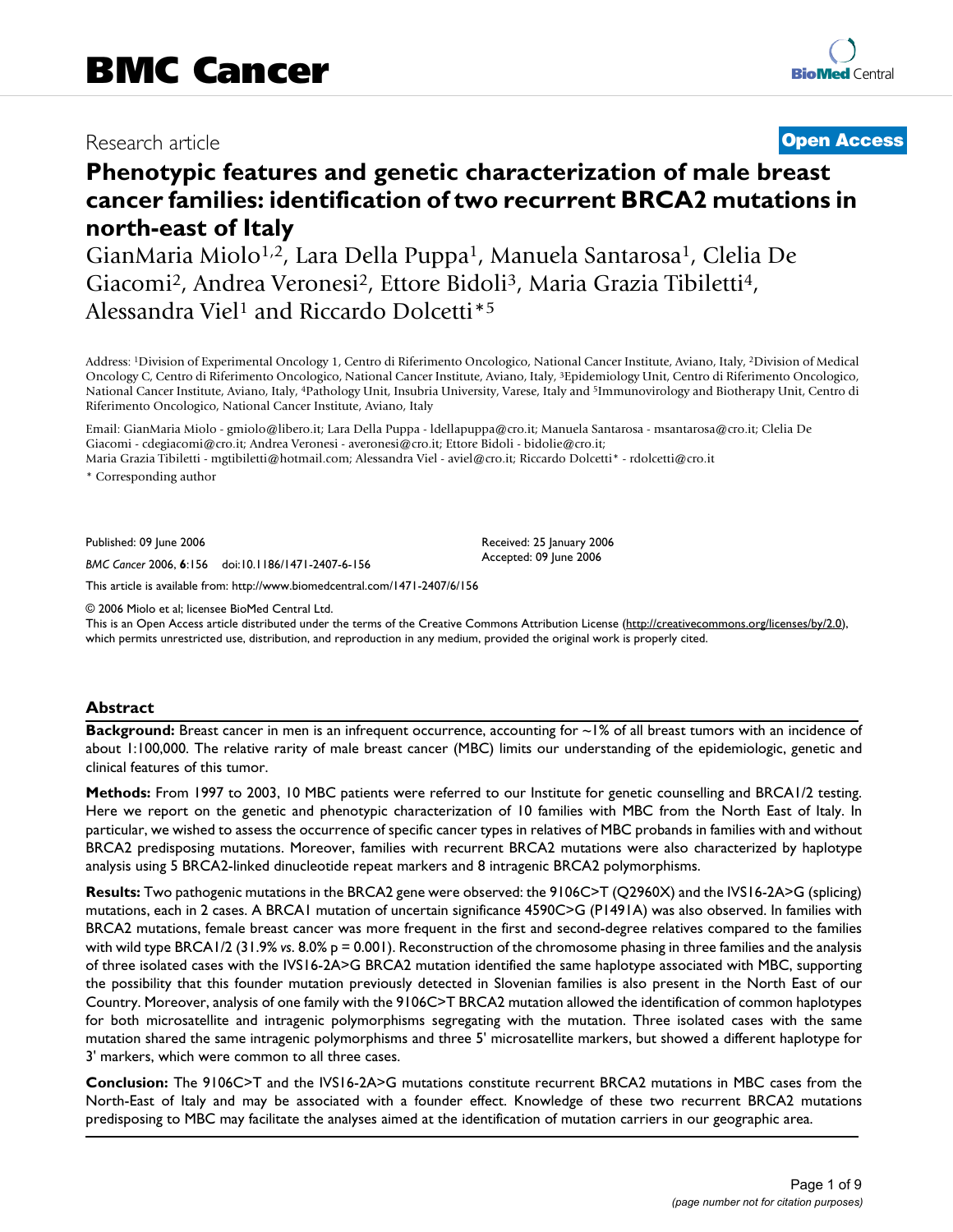### **Background**

Approximately 5–10% of breast and ovarian cancer cases are hereditary, occurring mainly in women with germ-line mutations in the BRCA1 or BRCA2 genes [1-4]. Although earlier estimates suggested that *BRCA1* and *BRCA2* mutations were responsible for 75% of breast cancer families [4-7] recent population-based studies indicate that these rates may have been overestimated. In fact, the percentage of high-risk families associated with *BRCA1* and *BRCA2* mutations seems to be around 25% in all groups investigated [8-12].

BRCA1 germ-line mutations are also associated with an increased risk of other cancer types, including those affecting colon, pancreas, stomach and fallopian tubes [13,14]. Other possible sites of cancer for BRCA1 mutation carriers included cutaneous melanoma, basal cell carcinoma and sarcoma [15]. Although BRCA1 mutations have been described also in men with breast cancer, the presence of germ-line mutations in the BRCA1 gene does not seem to convey a significantly increased risk for MBC [16]. However, this issue is still controversial, since a recent study carried out in 483 BRCA1 mutation carriers reported a 58 fold increased risk [13].

Available evidence indicates that BRCA2 mutation carriers have an increased risk of breast cancer in both males and females, as well as of prostate and pancreatic carcinomas. Carcinomas of the stomach, gallbladder bile ducts, cutaneous melanoma, and basal cell carcinoma are also slightly more prevalent in carriers of BRCA2 mutations [17,18]. The large majority of data accumulated so far indicates that, unlike what reported for female breast cancer (FBC), MBC is mainly linked to BRCA2 gene mutations. In fact, up to 30% of MBC were associated with BRCA2 mutations, whereas only less than 4% of the cases carried BRCA1 gene mutations, with variable percentages depending on founder mutations [19,20].

To date, only few studies have attempted to estimate the risk of breast cancer in male carriers of a BRCA2 mutation. The analysis of two large families carried out by Easton *et al*. [21] resulted in a cumulative risk of MBC of 6.3% (95% CI 1.4% to 25.6%) by age 70. In contrast, the study by Thompson et al. [17], based on 59 cases, failed to detect a significantly higher cumulative risk of MBC by 70 years of age (2.8%; 95% CI 0.6 – 13.0%). However, the risk increased to 6.9% (95% CI 1.2% to 38,6%) by 80 years, 80-fold higher compared to the general population. The present study was carried out with the aim to characterize the genetic and phenotypic features of families with MBC from the North East of Italy. In particular, we wished to assess the occurrence of specific cancer subtypes in first, second and third degree relatives of MBC probands in families with and without BRCA2 predisposing mutations. Moreover, we also searched for the presence of recurrent mutations in this area due to a possible founder effect.

### **Methods**

From 1997 to 2003, 197 patients with breast or ovarian cancer with a family history of these tumors were referred for genetic counselling to the Centro di Riferimento Oncologico (National Cancer Institute, Aviano, Italy). The present study is part of an Institutional program on hereditary tumors approved by local Ethical Committee. Families were selected according to previously reported criteria [22]. All consecutive male patients with a breast cancer, independently of age and family history, were included and counselled for genetic testing for BRCA1 and BRCA2 gene mutations. Ten families were ascertained by a male index case; one patient with MBC (BR175) also developed prostatic cancer at the age of 66 (Table 1). One additional male patient (BR331), showing an atypic intracystic papilloma of the breast together with a melanoma of the ear, was not included in the statistical analysis. All individuals tested for BRCA1/2 mutations gave a signed informed consent.

Blood samples were obtained from each proband and after the identification of a specific mutation the analyses were extended to 98 relatives. Screening for mutations in the BRCA1 and BRCA2 genes was carried out by a combination of protein truncation test, single strand conformation polymorphism, and sequencing techniques (Table 1). Primer sequences and PCR conditions were previously described [22,23]. All mutations and genetic variants were named according to Antonarakis et al. [24]. Missense mutations and mutations occurring within intronic regions whose clinical significance has not yet been reported were defined as genetic unclassified variants. Germline rearrangements of BRCA1 and BRCA2 gene were also analysed by multiplex ligation dependent probe amplification (MLPA).

The haplotype associated with the 9106C>T BRCA2 mutation was analyzed using five BRCA2-linked di-nucleotide repeat markers: D13S290, D13S260, D13S1698, D13S171, and D13S1695, whereas for the IVS16-2A>G mutation the D13S290, D13S171, and D13S1695 markers were used.

The first three markers were placed in 3' flanking of the BRCA2 gene whereas the other two were placed in the 5' flanking of the BRCA2 gene. The order of markers from centromere to telomere is as follows: cen-D13S290, D13S260, D13S1698, D13S171, D13S1695-tel. PCR products were analyzed on the ABI Prism 3100 using the POP4 matrix and fluorescently labelled primers. For these markers, a heterozygosity of 46%, 78%, 63%, 72%, and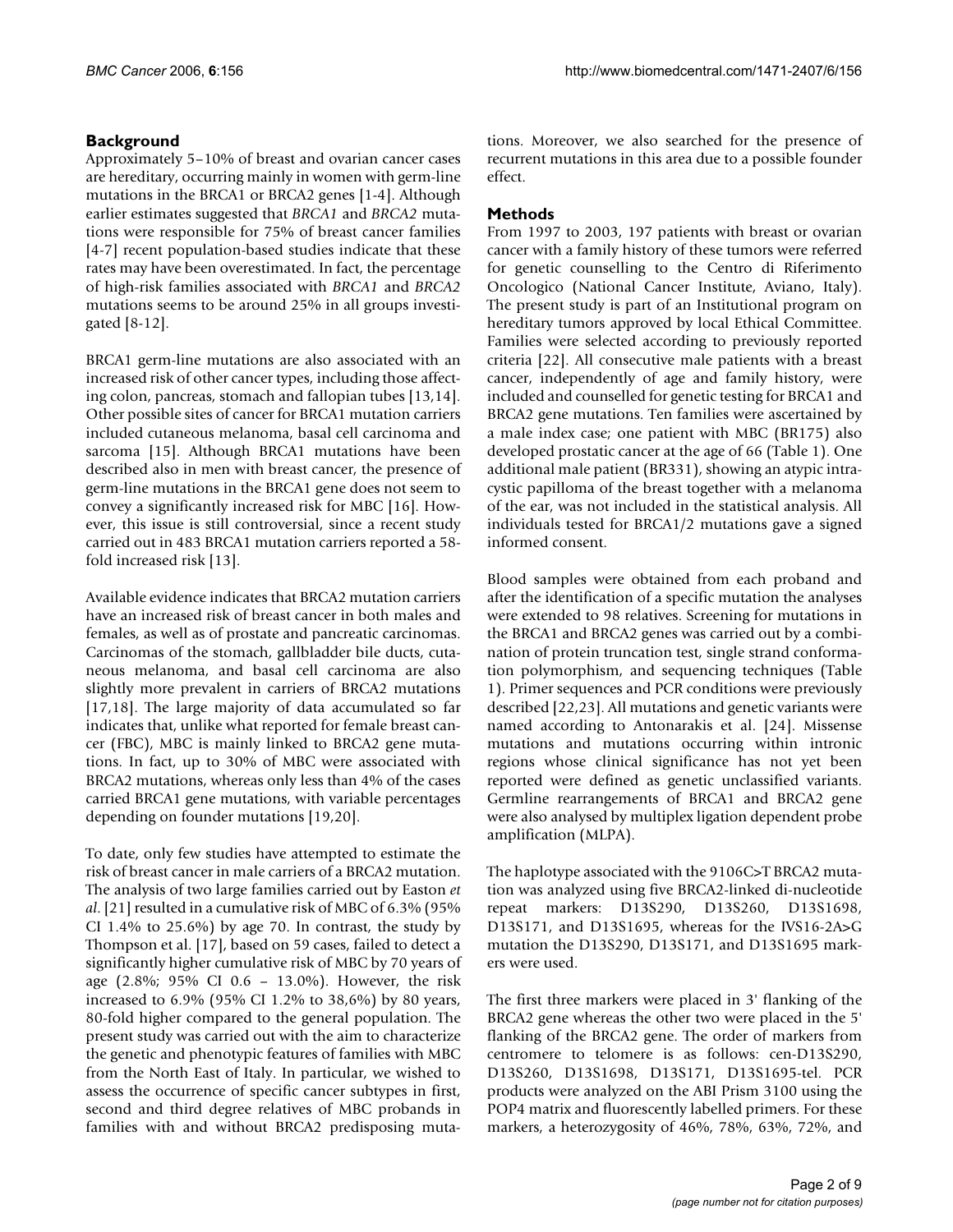|            | Family Patient Age |                 | <b>TNM</b>                | histology                        | ER        | <b>PR</b> | Method                                  | <b>Mutation</b>  | <b>Effect</b>    | <b>Affected relatives</b>                                                                                    |
|------------|--------------------|-----------------|---------------------------|----------------------------------|-----------|-----------|-----------------------------------------|------------------|------------------|--------------------------------------------------------------------------------------------------------------|
| 25         | <b>BR 22</b>       | 40              | N.A.                      | N.A.                             | N.A. N.A. |           | PTT-SSCP                                | 9106C>T          | Q2960X           | BC(31)s, BC(48)s,<br>BC(44)s, BC(30)s,<br>BC(65)s, BC(37)ptc.                                                |
| 103        | <b>BR 111</b>      | 59              | pTIN0                     | intraductal carcinoma            |           |           | N.A. N.A. PTT-SSCP MLPA                 | w.t.             |                  | BC(78)s, BC(75)pta,<br>BC(55)ptc,<br>BC(N.A.)ptc,<br>BC(60)ptc,<br>BC(60)ptc,<br>BC(58)ptc,<br>$BC(60)$ ptc. |
| <b>125</b> | <b>BR138</b>       | 62              | pTis                      | intraductal carcinoma            | +         | $\ddot{}$ | PTT-SSCP MLPA                           | w.t.             |                  | $BC(82)$ m.                                                                                                  |
| 127        | <b>BR 140</b>      | 52              | pTIcN0                    | infiltrating ductal<br>carcinoma | $\ddot{}$ | $+$       | PTT-SSCP MLPA                           | w.t.             |                  | BC(55)mta,<br>BC(47) mta,<br>PC(61)mtu,<br>BC(45)mtc,<br>BCbil.(35)mtc,<br>$BC(42)$ mtc.                     |
| 139        | <b>BR173</b>       | 58              | pT2N1b<br>iii             | infiltrating ductal<br>carcinoma | +         | $\ddot{}$ | PTT-SSCP MLPA                           | w.t.             |                  |                                                                                                              |
| 140        | <b>BR175</b>       | 58/<br>66P<br>C | PT4bN0                    | infiltrating ductal<br>carcinoma | $\ddot{}$ | $\ddot{}$ | PTT-SSCP                                | 9106C>T          | Q2960X           | BCbil.(30)s,<br>$BC(40)$ pta,<br>$BC(48)$ pta.                                                               |
| 161        | <b>BR 195</b>      | 50              | N.A.                      | N.A.                             | N.A. N.A. |           | PTT-SSCP                                | IVS16-<br>2A > G | exon<br>skipping | BC(38)f, BC(57)pta,<br>PC(N.A.)ptu,<br>BC(50)ptgm,<br>BC(N.A.)ptggf,<br>BC(N.A.)ptga,<br>BC(N.A.)ptga.       |
| 190        | <b>BR 243</b>      | 70              | pTIc                      | infiltrating ductal<br>carcinoma | +         | +         | PTT-SSCP                                | IVS16-<br>2A > G | exon<br>skipping | $BC(36)$ d,<br>BC(46)OC(N.A.)m,<br>BC(N.A.)(OC)(N.A.)<br>mta, BC(N.A.)mtc.                                   |
| 192        | <b>BR 247</b>      | 38              | pT4bN1<br>biiiM0          | infiltrating ductal<br>carcinoma | $\ddot{}$ | $\ddot{}$ | PTT-SSCP MLPA                           | w.t.             |                  | PC(75)f.                                                                                                     |
| 217        | <b>BR 282</b>      | 46              | pTlaiii<br>N <sub>0</sub> | infiltrating ductal<br>carcinoma | $\ddot{}$ | $+$       | PTT-Direct<br>Sequencing<br><b>MLPA</b> | 4590C>G          | <b>P1491A</b>    | BC(N.A.)pta, BC<br>(N.A.)ma.                                                                                 |

| Table 1: Clinicopathologic and genetic characteristics of the 10 MBC cases analyzed for the presence of BRCA1/2 mutations. |  |  |
|----------------------------------------------------------------------------------------------------------------------------|--|--|
|----------------------------------------------------------------------------------------------------------------------------|--|--|

Number between parentheses indicate the age at diagnosis; N.A.: not available; w.t.: wild-type; PTT: protein truncation test; SSCP: single strand conformation polymorphism; MLPA: multiplex ligation-dependent probe amplification; mt: maternal; pt: paternal; m: mother; f: father; s: sister; d: daughter; gm: grandmother; ggf: great-grandfather; ga: great-aunt; c: cousin; u: uncle; a: aunt. BC: breast cancer; BCbil: bilateral breast cancer; OC: ovarian cancer; PC: prostate cancer.

79% has been reported in the Genome Data Base, respectively [25]. Alleles were numbered according to the size of each microsatellite repeat marker. The disease-associated haplotypes were deduced from allelic segregation in known carriers by inspection of segregating genotypes in the analyzed families. Moreover, for the haplotype analysis of the 9106C>T mutation, eight internal BRCA2 polymorphisms were analyzed: 203G>A (exon 2), IVS8+56C>T (intron 8), 1342A>C (exon 10), 3624A>G (exon 11), 4035T>C (exon 11), IVS11+80del4 (intron 11), 7470A>G (exon 14), IVS16-14T>C (intron 16). For the haplotype analysis only, besides the 4 families ascertained by a MBC index case, 6 additional families were also analyzed, two carrying of the 9106C>T mutation and 4 with the IVS16-2A>G mutation. All these families were ascertained by a FBC index case, showed a positive family history of breast and/or ovarian cancer and came from the same geographic area.

#### *Statistical analyses*

The first and second degree relatives of the male index case of BRCA2 positive families were compared to first and second degree relatives of families without a BRCA2 mutation but with or without familial history for breast cancer, using chi-square analyses [26]. The family with a BRCA1 mutation with unclear significance was excluded from this comparison. Odds Ratios (OR), and their corresponding 95% Confidence Interval (CI), was computed using unconditional logistic regression model [27] in order to calculate the odds to develop a tumor in the first and second degree relatives conditional on the BRCA2 status of the proband.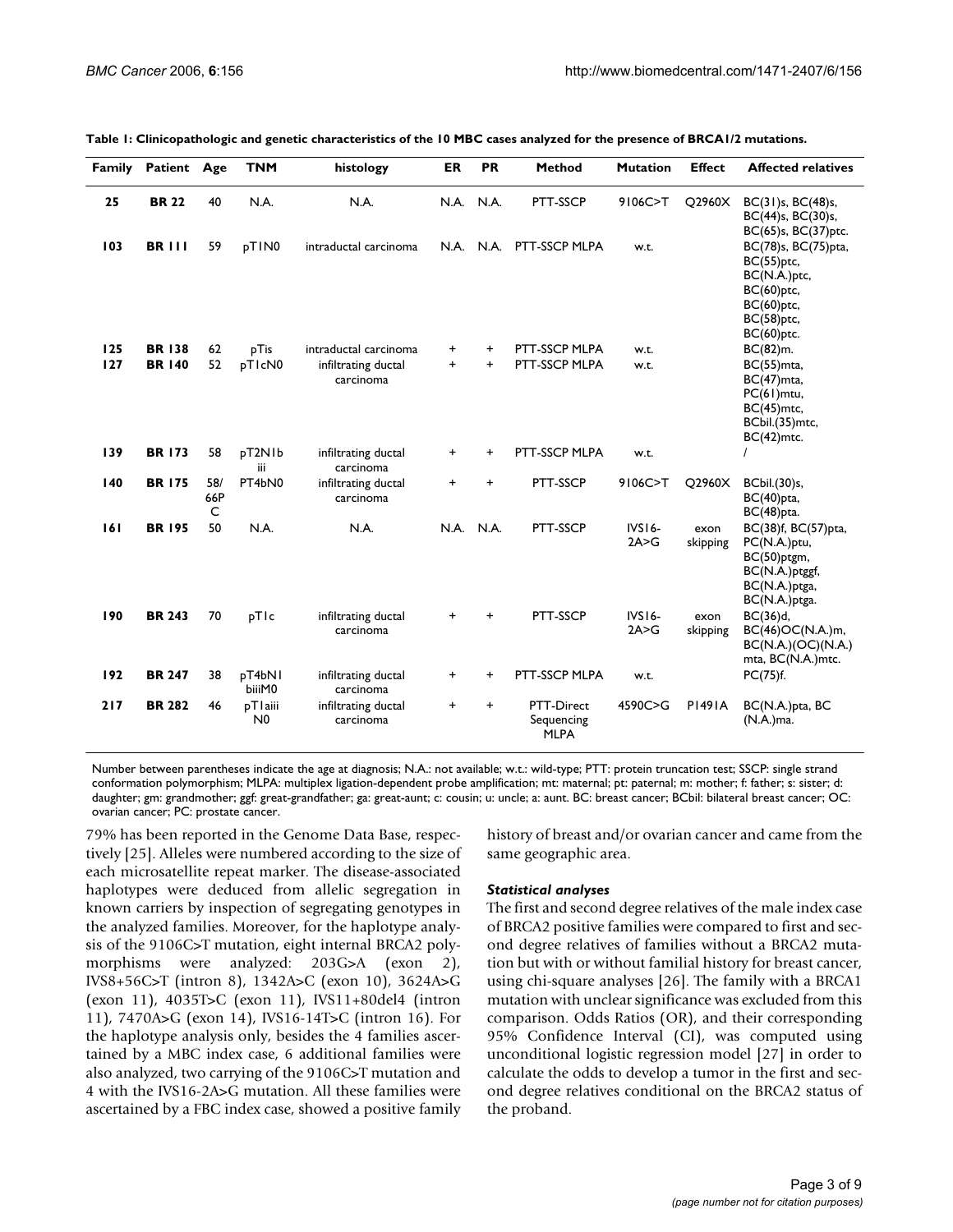#### **Results**

The 10 MBC probands had a mean age at the time of diagnosis of 53.3 years (range 38–70 years). 3/10 patients were younger than 50 years, whereas 7 were ≥50 years. Only one patient (BR247) developed a breast cancer before the age of 40. Four of the 10 patients (40%) carried a predisposing mutation in the BRCA2 gene (Table 1). Five of the remaining six cases carried wild-type (w.t.) BRCA1 and BRCA2 genes whereas in one case (BR282) a missense BRCA1 mutation 4590C>G (P1491A), causing a Pro>Ala replacement in position 1491 with unclear significance was observed (Table 1). The family history of this latter case showed two second-degree female relatives affected by breast cancer, one belonging to the maternal side and the other to the paternal side. This mutation was not reported in the Breast Cancer Information Core database [28]. Although mutations in the BRCA1 gene do not seem to be associated with increased risk of MBC, further studies are required to assess the possible predisposing role of this mutation in case BR282. It was not possible to assess whether this variant was present in other affected relatives because none of them was alive.

The six cases negative for point mutations were also analyzed for BRCA1 and BRCA2 genes rearrangements by MLPA. None of these cases showed structural alterations of BRCA1 and BRCA2 genes. The median age of diagnosis was 54.5 years for the 4 BRCA2 mutation carriers and 53.8 years for the other cases, excluding the unclassified variant. The 4 BRCA2 positive cases carried only two distinct mutations: the 9106C>T, involving exon 22 and leading to a premature protein truncation (cases BR22 and BR175), and the IVS16-2A>G, involving intron 16 and leading to a partial or total skipping of exon 17 (cases BR195 and BR243) [29]. Both these mutations were localized outside the Ovarian Cluster Cancer Region and were previously reported also by others in the BIC database (three times for the 9106C>T mutation and four times for the IVS16-2A>G mutation in all). The carriers of the IVS16-2A>G mutation and those with the 9106C>T mutation showed a median age of breast cancer onset of 60 and 49 years, respectively.

In one IVS16-2A>G positive family, a first-degree relative (the father of the BR195 proband) was affected by a MBC diagnosed at 38 years. When this case was also included in the analysis, the median age of MBC onset in carriers of the IVS16-2A>G mutation decreased to 52.7 years.

In 8/10 cases the histologic characterization of the tumor was available. Invasive ductal carcinoma (75%) was the most frequent histologic subtype followed by intraductal carcinoma (25%). Another case, diagnosed as atypic intracystic papilloma, which showed also a melanoma of the ear, was found negative for BRCA1 and BRCA2 mutations. This case was not included in the statistical analysis. All the 6 assessable cases were oestrogen and progesterone receptors positive by immunohistochemistry (Table 1), confirming previous findings indicating that MBC have a higher rate of positivity to hormone receptors than do FBC (90% vs. 77%) [30]. However, when MBC were compared with cancers from postmenopausal women, the positivity rates were similar. All our BRCA2 positive cases showed a positive family history for breast and/or ovarian cancer (Table 1).

Two out of three cases of prostatic cancers were observed at 61 and 75 years, respectively, in w.t. families. In the four BRCA2 mutation carrier families, breast cancer was more frequent in the first and second-degree relatives than in the five w.t. families. In fact, as compared with w.t. families, in BRCA2 mutation carrier families there was a significant higher rate of affected first and second degree relatives  $(31.9\% \text{ vs. } 8.0\% \text{ p} = 0.001)$ . These results indicate that first and second degree relatives of index cases with BRCA2 mutation carrier families have a five times greater risk to develop a breast cancer (Table 2). The two MBC cases without family history of cancer resulted negative for BRCA1/2 mutations. In three of the four families with a BRCA2 gene mutation, the molecular analysis was extended to ten non-affected relatives, (six males and four females), allowing the identification of 5 additional BRCA2 mutation carriers (2 males and 3 females).

**Table 2: Distribution of FBC in relatives of MBC cases belonging to w.t. and BRCA2 mutation carrier families.**

|              | w.t. families $(n = 5)$ | <b>BRCA2</b> mutation carrier families ( $n = 4$ ) |      |                  |
|--------------|-------------------------|----------------------------------------------------|------|------------------|
|              | I+II degree relatives   | I+II degree relatives                              |      |                  |
|              | N(%)                    | N(%)                                               | OR   | 95% CI           |
| Non-affected | 58 (92)                 | 32(68.1)                                           |      |                  |
| Affected     | 5(8)                    | 15(31.9)                                           | 5.43 | $(1.81 - 16.34)$ |
| Total        | 63                      | 47                                                 |      |                  |

 $X_1^2$  = 10.40; p = 0.001; w.t.: wild-type.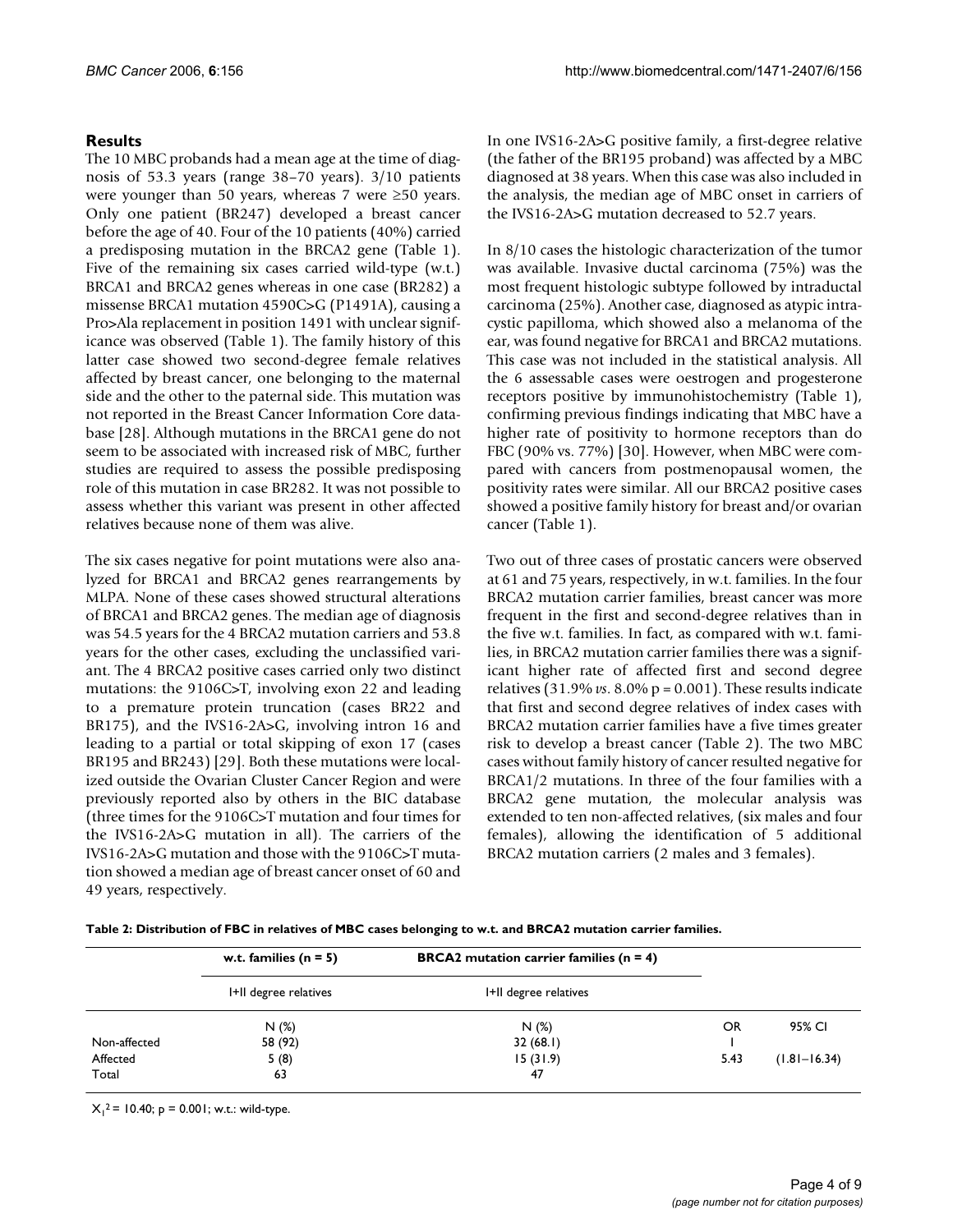Besides the four MBC cases carrying BRCA2 mutations, genotype analysis was also carried out in six additional unrelated cases enrolled for the presence of FBC in the index case: two with the 9106C>T BRCA2 mutation and four with the IVS16-2A>G BRCA2 mutation. On the whole, genotype analysis was performed in four cases with the 9106C>T BRCA2 mutation, (one family and three isolated cases), and in six IVS16-2A>G BRCA2 mutation cases (three families and three isolated cases). Reconstruction of the chromosome phasing was possible in four families. The analysis carried out in family 25, carrying the 9106C>T BRCA2 mutation, allowed the identification of a common haplotype (5-6-2-6-6) shared by all mutation carriers belonging to this family (Figure 1). This haplotype encompassed a distance of about 3.8 cM between the D13S290 to D13S1695 markers, and was not detected in non-carrier relatives. The isolated cases showed the same allelic pattern for the D13S290, D13S171, and D13S1695 markers, whereas the D13S260 and D13S1698 markers, located within the 3' region flanking the BRCA2 gene, showed an allelic pattern (1,1) different from that of mutation carriers belonging to family 25 (Table 3). Therefore, all isolated cases had the same 5,1,1,6,6 genotype, which is in part consistent with the disease causing haplotype detected in family 25. However, the analysis of 8 internal BRCA2 polymorphisms showed that the same A-C-A-G-T-(-4)-G-C haplotype was present in all the 9106C>T mutation carriers investigated (Table 4). The analysis of 55 healthy donors for 4 of these intragenic polymorphisms (203G>A, IVS8+56C>T, 7470A>G, IVS16- 14T>C) showed that, without phase reconstructing, only 15 of them (27%) carried the same haplotype detected in BRCA2 mutation carriers. On these grounds, it is highly unlikely that these four polymorphisms are simultaneously present in the four index cases by chance alone  $(p = 0.0085,$  two-tailed Fisher's exact test).

The haplotype analysis by the reconstruction of the chromosome phasing of three IVS16-2A>G BRCA2 mutation families, showed that all mutation carriers had the same 5-4-2 haplotype for the D13S290, D13S171, and D13S1695 markers, whereas all the non-carrier relatives displayed a different allelic pattern for the three markers investigated (Table 5).



#### Pedigree of the family 25 with the reco **Figure 1** nstruction of the chromosome phasing

Pedigree of the family 25 with the reconstruction of the chromosome phasing. The type of cancer and age at diagnosis are indicated. Affected individuals are indicated by a red symbol and proband is denoted by arrow. The shared haplotype segregating with 9106C>T mutation is boxed.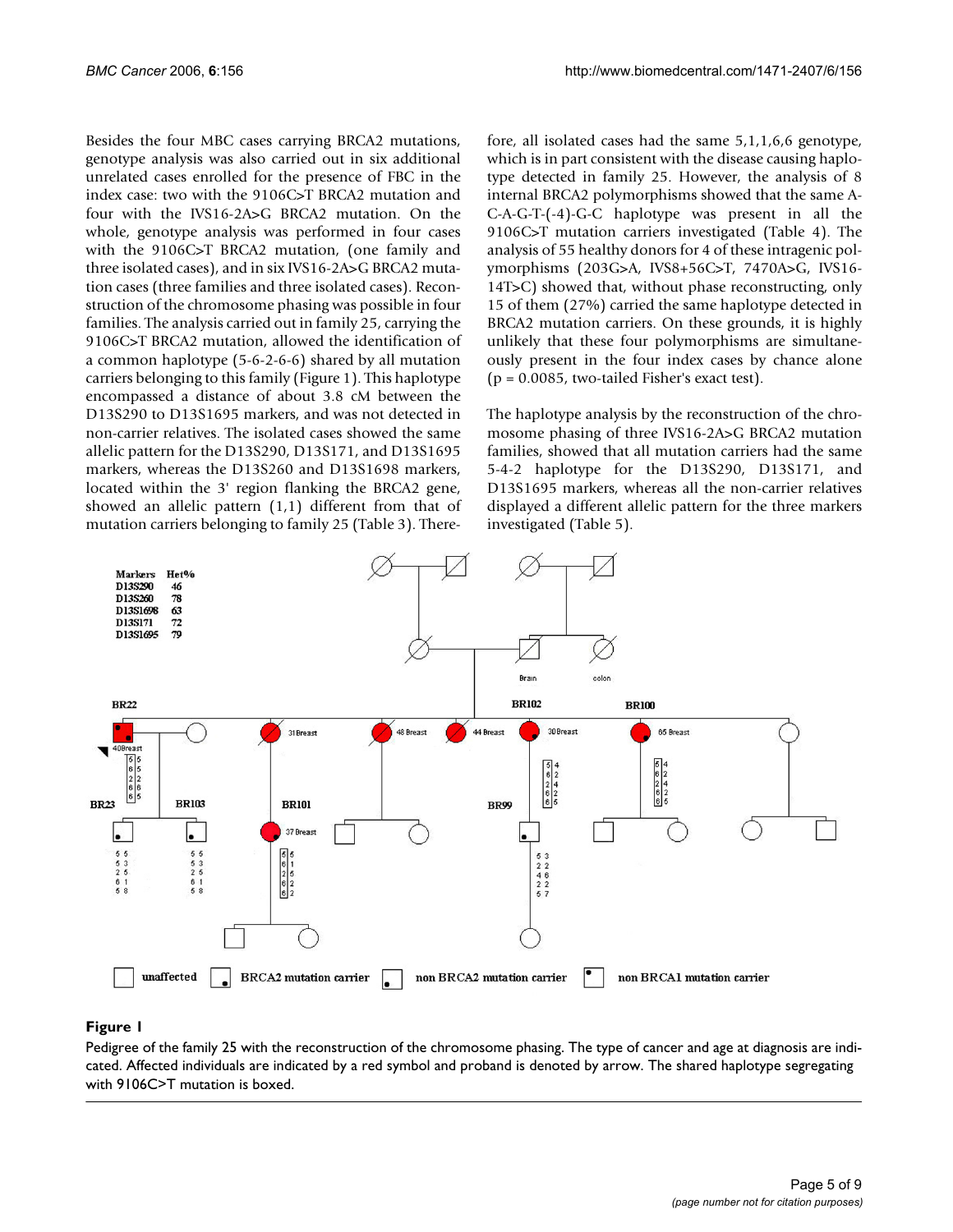|                       | <b>Markers</b>  |         |         |          |                |          |           |  |  |
|-----------------------|-----------------|---------|---------|----------|----------------|----------|-----------|--|--|
|                       | <b>Probands</b> | D13S290 | D13S260 | D13S1698 | <b>DI3SI71</b> | D13S1695 |           |  |  |
| Family 25             |                 |         |         |          |                |          |           |  |  |
|                       | <b>BR22</b>     | $5 - 5$ | $6-5$   | $2 - 2$  | $6-6$          | $6-5$    | $\ddot{}$ |  |  |
|                       | <b>BR23</b>     | $5-5$   | $5 - 3$ | $2 - 5$  | $6 - 1$        | $5-8$    |           |  |  |
|                       | <b>BR99</b>     | $5 - 3$ | $2 - 2$ | $4 - 6$  | $2-2$          | $5 - 7$  |           |  |  |
|                       | <b>BR100</b>    | $5-4$   | $6 - 2$ | $2 - 4$  | $6 - 2$        | $6 - 5$  | $\ddot{}$ |  |  |
|                       | <b>BR101</b>    | $5 - 5$ | $6 - 1$ | $2 - 5$  | $6 - 2$        | $6 - 2$  | $\ddot{}$ |  |  |
|                       | <b>BR102</b>    | $5-4$   | $6 - 2$ | $2 - 4$  | $6 - 2$        | $6-5$    | $\ddot{}$ |  |  |
|                       | <b>BR103</b>    | $5-5$   | $5 - 3$ | $2 - 5$  | $6 - 1$        | $5 - 8$  |           |  |  |
| <b>Isolated cases</b> |                 |         |         |          |                |          |           |  |  |
|                       | <b>BR175</b>    | 5,4     | 1,4     | 1,1      | 6,2            | 6,5      | $\ddot{}$ |  |  |
|                       | <b>BR342</b>    | 5,3     | 1,3     | 1,3      | 6,2            | 6,6      | $\ddot{}$ |  |  |
|                       | <b>TBL38</b>    | 5,5     | 1,5     | 1,5      | 6,2            | 6,6      | $\ddot{}$ |  |  |

**Table 3: Genotype analysis of flanking microsatellites associated with the 9106C>T BRCA2 mutation.**

Numbers in boldface type indicate the 9106C>T mutation alleles. Haplotype segregating with the 9106C>T mutation alleles of phased alleles are separated by a dash. Genotypes of unphased alleles are separated by a comma.

#### **Discussion**

MBC accounts for less than 1% of all breast cancers and little is known on the epidemiologic, genetic and clinicopathologic features of this malignancy [31-34]. Available data indicate that the prevalence of BRCA2 mutations in MBC ranges between 4% and 40% [32-34]. These differences are probably related to the genetic features of the families, with higher rates of BRCA2 mutations in men with a strong family history of cancer, particularly of those belonging to the BRCA2 spectrum.

In our series, the high prevalence of BRCA2 mutation (about 40%) correlated with the high number of relatives with breast cancer present in these families. In fact, excluding from the analysis the two apparently sporadic MBC, the frequency of BRCA2 mutations rises up to 50%.

The mean age of breast cancer onset in males with and without BRCA2 mutations is still a controversial issue  $[16,32,35]$ . In the present study, we found a median age of diagnosis of 54.5 years for the BRCA2 mutation carriers (range 40–70 years) and of 53.8 years (range 38–62 years) for the w.t. type cases, supporting the findings reported by others [32] indicating that BRCA2 mutation carriers and noncarriers have a similar age at the time of diagnosis.

It has been reported that about 15–20% of MBC patients had a first-degree relative with breast carcinoma, supporting the notion that a positive family history of breast cancer is associated with increased risk of MBC [36,37]. In our survey, all MBC patients carrying deleterious BRCA2 mutations had a family history of breast cancer. This was not due to a selection bias, since the eligibility criteria

| Table 4: Haplotype analysis of intragenic BRCA2 polymorphisms associated with the 9106C>T BRCA2 mutation. |  |  |
|-----------------------------------------------------------------------------------------------------------|--|--|
|-----------------------------------------------------------------------------------------------------------|--|--|

| <b>Polymorphisms</b> |                   |             |             | <b>Family 25</b> |              |              |              | <b>Isolated cases</b> |              |              |               |
|----------------------|-------------------|-------------|-------------|------------------|--------------|--------------|--------------|-----------------------|--------------|--------------|---------------|
| <b>Position</b>      | Nucleotide change | <b>BR22</b> | <b>BR23</b> | <b>BR99</b>      | <b>BR100</b> | <b>BRIOI</b> | <b>BR102</b> | <b>BR103</b>          | <b>BR175</b> | <b>BR342</b> | <b>TBL 38</b> |
|                      |                   | M           | w.t.        | w.t.             | M            | M            | M            | w.t.                  | M            | M            | M             |
| EX <sub>2</sub>      | 203G > A          | G > A       | G-G         | G > A            | $A - A$      | $A - A$      | $A - A$      | G-G                   | G > A        | G > A        | G > A         |
| INTR8                | IVS8+56C>T        | $C-C$       | $C-C$       | C > T            | C > T        | $C-C$        | $C-C$        | $C-C$                 | C>           | $C-C$        | C > T         |
| EX10B                | 1342A > C         | A > C       | C-C         | A-A              | $A-A$        | A-A          | $A-A$        | $C-C$                 | $A-A$        | $A-A$        | $A-A$         |
| EXII-I               | 3624A > G         | A > G       | A-A         | A > G            | $G - G$      | $G - G$      | $G-G$        | A-A                   | A > G        | A > G        | A > G         |
| EXIIK                | 4035T>C           | T-T         | T-T         | T>C              | $T-T$        | т.т          | T-T          | T-T                   | $T-T$        | T>C          | T-T           |
| <b>INTRIIO</b>       | $IVSI1+80$ del4   | $-4/4$      | 4/4         | $-4/4$           | $-4/-4$      | $-4/4$       | $-4/-4$      | 4/4                   | $-4/4$       | $-4/4$       | $-4/4$        |
| EX14A                | 7470A>G           | A > G       | A-A         | A > G            | $G - G$      | $G - G$      | $G-G$        | A-A                   | A > G        | A > G        | A > G         |
| INTR17               | $IVS16-14T> C$    | T > C       | T>C         | т>с              | $C-C$        | $C-C$        | $C-C$        | T>C                   | $C-C$        | T > C        | T > C         |

M: mutated; w.t.: wild-type; numbers in bold indicate the shared allele.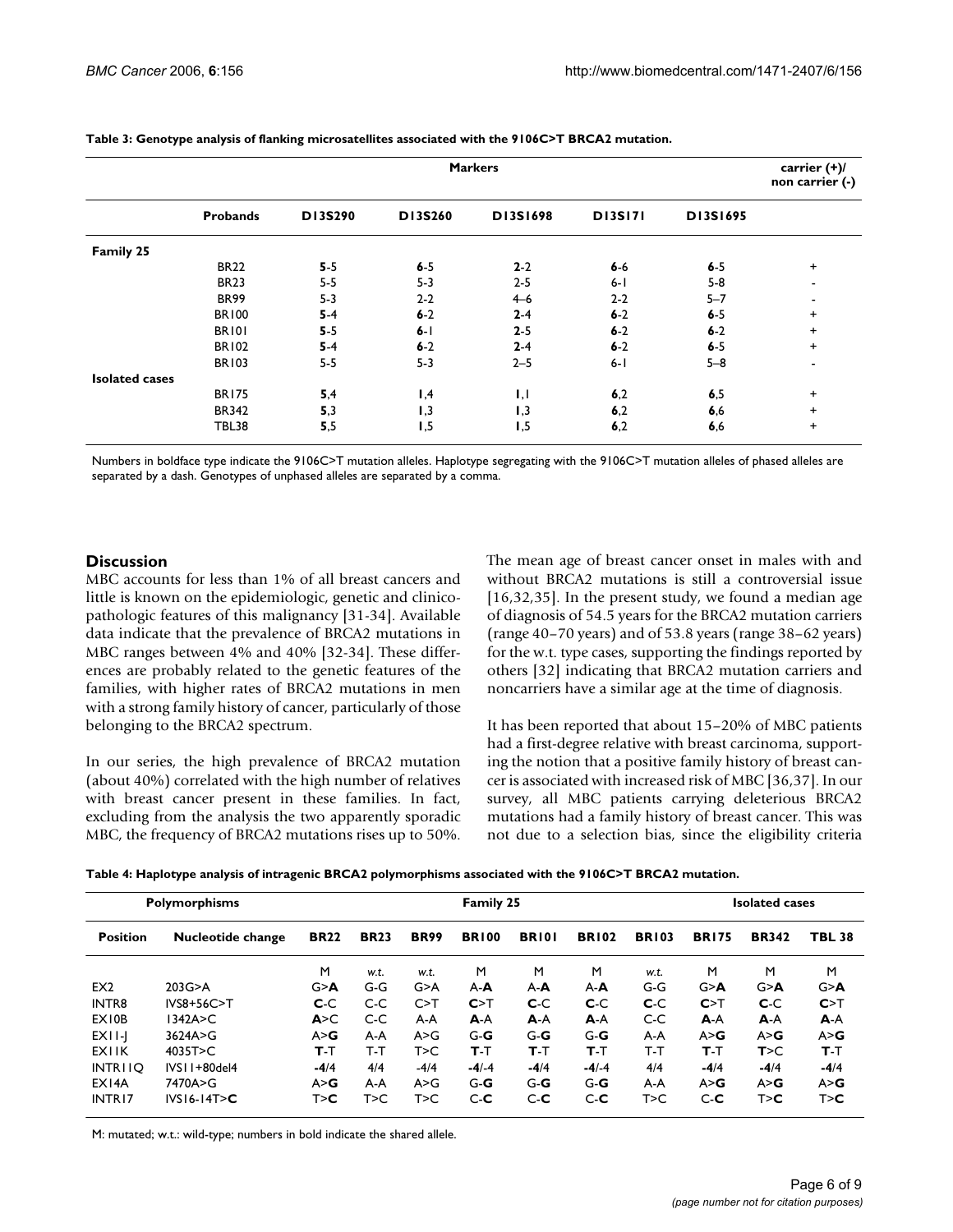|                       |                 |                           | <b>Markers</b> | Carrier (+)/Non<br>carrier (-) |                                  |
|-----------------------|-----------------|---------------------------|----------------|--------------------------------|----------------------------------|
|                       | <b>Probands</b> | D13S290<br><b>DI3SI71</b> |                |                                |                                  |
| Family 14             |                 |                           |                |                                |                                  |
|                       | BR6             | $5-5$                     | $4-2$          | $2 - 5$                        | $\ddot{}$                        |
|                       | <b>BR73</b>     | $5 - 1$                   | $2 - 2$        | $5 - 6$                        | $\overline{\phantom{a}}$         |
|                       | <b>BR82</b>     | $5 - 1$                   | $4-2$          | $2 - 6$                        | $\begin{array}{c} + \end{array}$ |
| Family 161            |                 |                           |                |                                |                                  |
|                       | <b>BR195</b>    | $5-5$                     | $4-2$          | $2 - 4$                        | $\ddot{}$                        |
|                       | <b>BR285</b>    | $5-5$                     | $4-2$          | $2 - 4$                        | $\ddot{}$                        |
|                       | <b>BR289</b>    | $5-2$                     | $2 - 1$        | $4 - 6$                        | $\blacksquare$                   |
| Family 190            |                 |                           |                |                                |                                  |
|                       | <b>BR243</b>    | $5-3$                     | $4-4$          | $2 - 4$                        | $\ddot{}$                        |
|                       | <b>BR290</b>    | $5-5$                     | $4 - 5$        | $2 - 6$                        | $\ddot{}$                        |
|                       | <b>BR291</b>    | $3 - 5$                   | $4 - 5$        | $4 - 5$                        | ٠                                |
| <b>Isolated cases</b> |                 |                           |                |                                |                                  |
|                       | <b>BR60</b>     | 5,5                       | 4,4            | 2,1                            | $\ddot{}$                        |
|                       | <b>BR85</b>     | 5,5                       | 4,2            | 2,5                            | $\ddot{}$                        |
|                       | <b>BR312</b>    | 5,5                       | 4,2            | 2,3                            | $\ddot{}$                        |

**Table 5: Genotype analysis of flanking microsatellites associated with the IVS16-2A>G BRCA2 mutation.**

Numbers in boldface type indicate the IVS16-2A>G mutation alleles. Haplotype segregating with the IVS16-2A>G mutation alleles of phased alleles are separated by a dash. Genotypes of unphased alleles are separated by a comma.

used for MBC did not require the presence of a positive family history. These findings are in keeping with those reported by others indicating that a positive history of breast cancer is more frequent in BRCA2 gene mutation carriers, with values ranging from 13 to 80% [36-38], although opposite results have been also reported [32]. In our 8 families with a positive history of breast cancer, the presence of a deleterious BRCA2 mutation was not associated with a different occurrence of specific types of cancers as compared to BRCA2-negative families. A significantly higher frequency of breast cancers was observed in the first- and second-degree relatives of mutation carriers, whereas the prevalence of breast cancers in third degree relatives was higher in w.t. families.

Similarly to what reported in other studies [33], also the majority (75%) of our MBC were infiltrating ductal or intraductal carcinomas. One case was classified as intracystic atypic papilloma a relatively infrequent subtype accounting for about 2–5% of all MBC [33]. The patient carrying this tumor was negative to the molecular screening, as those reported in other series [16], ruling out the possibility that BRCA1/2 mutations may confer a significantly increased risk of developing this peculiar MBC histotype.

Available data on the prevalence of BRCA1 and BRCA2 mutations in Italian MBC patients are limited. In a previous study [16], Ottini *et al*. reported one BRCA1 and three BRCA2 mutations including two mutations recurring in central Italy (BRCA1 3345delAG and BRCA2 6696delTC).

The three BRCA2 mutations identified in this study were however different from those we observed. Notably, the MBC cases from our series were characterized by the recurrence of a restricted set of BRCA2 mutations detected in families coming from a limited geographic area (North East of Italy), suggesting the possible existence of a founder effect. Indeed, it has been previously reported that all carriers of the IVS16-2A>G mutation shared a common haplotype, indicating a likely founder effect mainly confined to the Slovenian population [39]. Consistently, our haplotype analysis carried out in six Italian families with the IVS16-2A>G BRCA2 mutation allowed the detection of a common haplotype shared by all mutation carriers. These findings, taken together, support the possible occurrence of a founder effect involving the 5' region flanking the BRCA2 gene in both North-East of Italy and the neighbouring Slovenia, suggesting that the IVS16-2A>G BRCA2 mutations probably recognize a common ancestral origin. The IVS16-2A>G mutation was previously reported by Krajc *et al*. [39] in three breast canceronly Slovenian families, whereas it was not identified in three families with ovarian cancer, suggesting that the cancer phenotype associated with this mutation is limited to breast cancer. Conversely, our pedigree's analysis of six Italian families with the IVS16-2A>G mutation disclosed the presence of one family in which two ovarian carcino-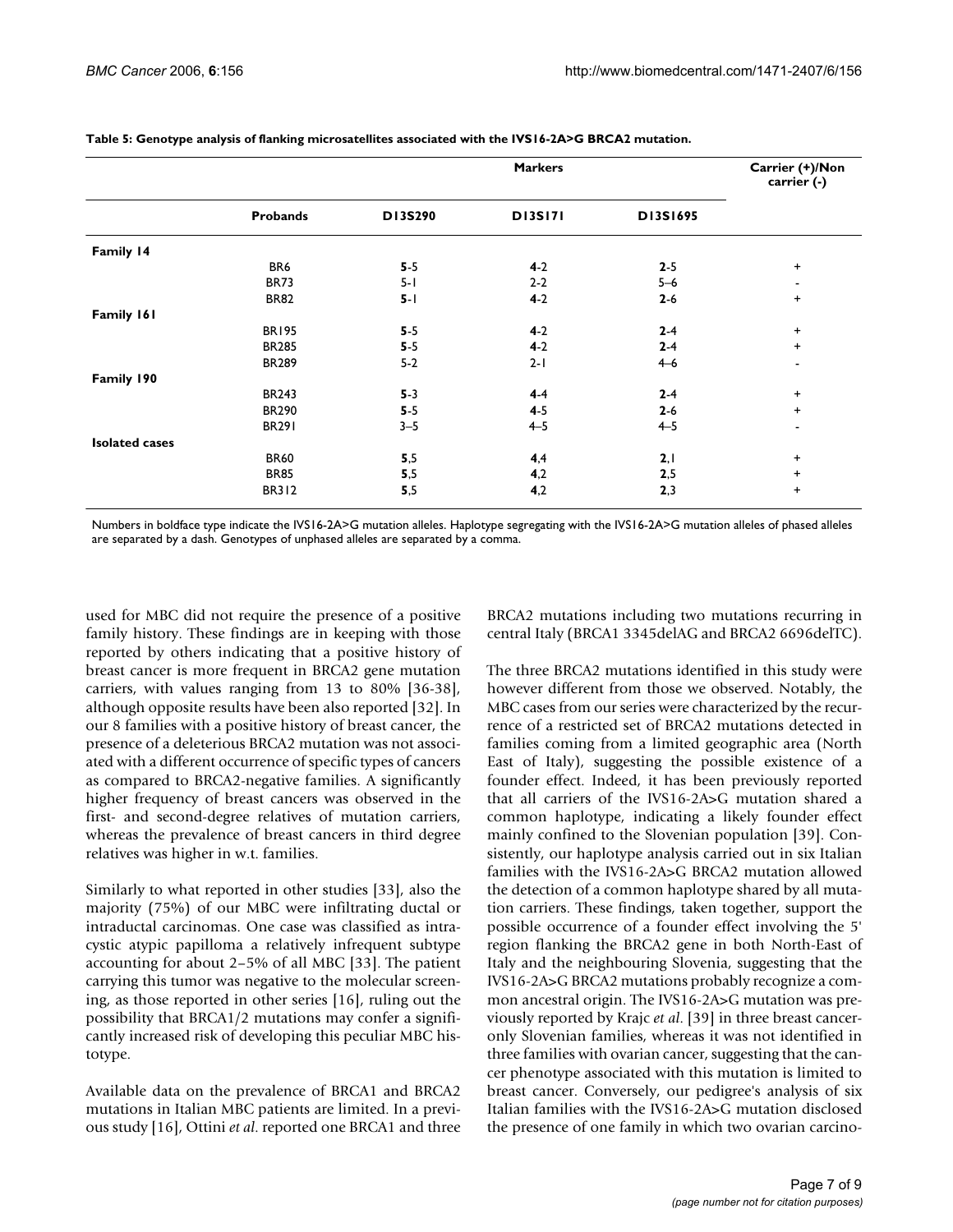mas were present along with breast cancer, indicating thus that the risk conferred by this mutation is not restricted to breast cancer. Moreover, in the six families with the IVS16- 2A>G mutation of our database, two additional MBC were detected (relatives of patients BR195 and BR312), further supporting the increased risk of developing breast cancer in males conferred by this mutation. Since the IVS16-2A>G mutation can result in either a partial or total skipping of exon 17 [29], the increased risk for breast cancer in males due to this mutation may be related to these effects on BRCA2 gene transcription. Studies are under way in our laboratory to elucidate this issue.

With regard to the 9106C>T mutation, the data obtained by haplotype evaluation coupled with the reconstruction of chromosome phasing suggest but do not conclusively prove the occurrence of a possible founder effect also for this mutation. In fact, all the mutation carriers of Family 25 showed the same haplotype for the markers D13S290- D13S260-D13S1698-D13S171-D13S1695; however, the three isolated cases showed a different allelic pattern for the markers D13S260 and D13S1698 located within the 3' region flanking the BRCA2 gene. These results may underlie the occurrence of a possible recombination event involving these two markers in the 3' region flanking the BRCA2 gene as also suggested by the finding that all mutation carriers of Family 25 and the three isolated cases shared the same allelic pattern 6-6 for the 5' markers D13S171 and D13S1695.

In support of this possibility, the analysis of 8 different intragenic BRCA2 gene polymorphisms demonstrated that all carriers of the 9106C>T mutation shared the same haplotype. It can be hypothesized that the common haplotype shared by all mutation carriers could be comprised within a region starting from the 3' end of the gene and extending to the 5' flanking microsatellite markers.

The analysis of larger series of families is however required to conclusively assess whether the 9106C>T mutation is associated with a founder effect in the North East of Italy, enlarging thus the number of founder mutations described for the BRCA2 gene [17,40]. If this will be the case, it would be of interest to verify whether, similarly to what observed for the IVS16-2A>G BRCA2 mutation, also the 9106C>T mutation is associated with a founder effect shared by people from North-East Italy and Slovenia.

#### **Conclusion**

Although carried out on a limited series, the present study confirms that BRCA2 mutations are associated with a significant fraction of breast cancer cases in men. Moreover, the identification of two recurrent BRCA2 mutations predisposing to MBC may be of practical relevance to optimize the molecular analyses aimed at detecting mutation carriers in North East of Italy. In fact, the IVS16-2A>G and the 9106C>T mutations were detected in about 4% of the families we have investigated so far, whereas the recurrent and putative founder mutations account for about 12% of the total. This would support the practical value of starting the mutational analysis of BRCA2 in the North-East Italian population with the search for these particular mutations. This may enhance the collection of larger numbers of families with the same predisposing BRCA2 mutations, providing thus the basis for studies aimed at identifying genetic modifying factors that may modulate the phenotypic manifestations of MBC.

#### **Competing interests**

The author(s) declare that they have no competing interests.

#### **Authors' contributions**

GMM performed haplotype analyses and drafted the manuscript; AVi performed molecular genetic studies and contributed to interpretation of data; MS, and LDP performed BRCA tests and haplotype analyses; CDG, MGT, and AVe collected and analyzed the clinical data; EB performed the statistical analyses; RD was involved in drafting and revising the paper, and participated in design and coordination of the study. All Authors read and approved the final manuscript.

#### **Acknowledgements**

This study was supported by Alleanza Contro il Cancro.

#### **References**

- 1. Hall JM, Lee MK, Newman B, Morrow JE, Anderson LA, Huey B, King MC: **[Linkage of early-onset familial breast cancer to chromo](http://www.ncbi.nlm.nih.gov/entrez/query.fcgi?cmd=Retrieve&db=PubMed&dopt=Abstract&list_uids=2270482)[some 17q21.](http://www.ncbi.nlm.nih.gov/entrez/query.fcgi?cmd=Retrieve&db=PubMed&dopt=Abstract&list_uids=2270482)** *Science* 1990, **250:**1684-1689.
- 2. Easton DF, Ford D, Bishop DT: **[Breast and ovarian cancer inci](http://www.ncbi.nlm.nih.gov/entrez/query.fcgi?cmd=Retrieve&db=PubMed&dopt=Abstract&list_uids=7825587)[dence in BRCA1-mutation carriers. Breast Cancer Linkage](http://www.ncbi.nlm.nih.gov/entrez/query.fcgi?cmd=Retrieve&db=PubMed&dopt=Abstract&list_uids=7825587) [Consortium.](http://www.ncbi.nlm.nih.gov/entrez/query.fcgi?cmd=Retrieve&db=PubMed&dopt=Abstract&list_uids=7825587)** *Am J Hum Genet* 1995, **56:**265-271.
- 3. Miki Y, Swensen J, Shattuck-Eidens D, Futreal PA, Harshman K, Tavtigian S, Liu Q, Cochran C, Bennett LM, Ding W: **[A strong candi](http://www.ncbi.nlm.nih.gov/entrez/query.fcgi?cmd=Retrieve&db=PubMed&dopt=Abstract&list_uids=7545954)[date for the breast and ovarian cancer susceptibility gene](http://www.ncbi.nlm.nih.gov/entrez/query.fcgi?cmd=Retrieve&db=PubMed&dopt=Abstract&list_uids=7545954) [BRCA1.](http://www.ncbi.nlm.nih.gov/entrez/query.fcgi?cmd=Retrieve&db=PubMed&dopt=Abstract&list_uids=7545954)** *Science* 1994, **266:**66-71.
- 4. Wooster R, Bignell G, Lancaster J, Swift S, Seal S, Mangion J, Collins N, Gregory S, Gumbs C, Micklem G: **[Identification of the breast](http://www.ncbi.nlm.nih.gov/entrez/query.fcgi?cmd=Retrieve&db=PubMed&dopt=Abstract&list_uids=8524414) [cancer susceptibility gene BRCA2.](http://www.ncbi.nlm.nih.gov/entrez/query.fcgi?cmd=Retrieve&db=PubMed&dopt=Abstract&list_uids=8524414)** *Nature* 1995, **378:**789-792.
- 5. Easton DF, Bishop DT, Ford D, Crockford GP: **[Genetic linkage](http://www.ncbi.nlm.nih.gov/entrez/query.fcgi?cmd=Retrieve&db=PubMed&dopt=Abstract&list_uids=8460634) [analysis in familial breast and ovarian cancer: results from](http://www.ncbi.nlm.nih.gov/entrez/query.fcgi?cmd=Retrieve&db=PubMed&dopt=Abstract&list_uids=8460634) [214 families. The Breast Cancer Linkage Consortium.](http://www.ncbi.nlm.nih.gov/entrez/query.fcgi?cmd=Retrieve&db=PubMed&dopt=Abstract&list_uids=8460634)** *Am J Hum Genet* 1993, **52:**678-701.
- 6. Ford D, Easton DF, Bishop DT, Narod SA, Goldgar DE: **Risks of cancer in BRCA1-mutation carriers. Breast Cancer Linkage Consortium.** *Lance* 1994, **343:**692-695.
- 7. Roa BB, Boyd AA, Volcik K, Richards CS: **[Ashkenazi Jewish popu](http://www.ncbi.nlm.nih.gov/entrez/query.fcgi?cmd=Retrieve&db=PubMed&dopt=Abstract&list_uids=8841191)[lation frequencies for common mutations in BRCA1 and](http://www.ncbi.nlm.nih.gov/entrez/query.fcgi?cmd=Retrieve&db=PubMed&dopt=Abstract&list_uids=8841191) [BRCA2.](http://www.ncbi.nlm.nih.gov/entrez/query.fcgi?cmd=Retrieve&db=PubMed&dopt=Abstract&list_uids=8841191)** *Nat Genet* 1996, **14:**185-187.
- 8. Shih HA, Couch FJ, Nathanson KL, Blackwood MA, Rebbeck TR, Armstrong KA, Calzone K, Stopfer J, Seal S, Stratton MR, Weber BL: **[BRCA1 and BRCA2 mutation frequency in women evalu](http://www.ncbi.nlm.nih.gov/entrez/query.fcgi?cmd=Retrieve&db=PubMed&dopt=Abstract&list_uids=11844822)[ated in a breast cancer risk evaluation clinic.](http://www.ncbi.nlm.nih.gov/entrez/query.fcgi?cmd=Retrieve&db=PubMed&dopt=Abstract&list_uids=11844822)** *J Clin Oncol* 2002, **20:**994-999.
- 9. Hakansson S, Johannsson O, Johansson U, Sellberg G, Loman N, Gerdes AM, Holmberg E, Dahl N, Pandis N, Kristoffersson U, Olsson H, Borg A: **[Moderate frequency of BRCA1 and BRCA2 germ-line](http://www.ncbi.nlm.nih.gov/entrez/query.fcgi?cmd=Retrieve&db=PubMed&dopt=Abstract&list_uids=9150154) [mutations in Scandinavian familial breast cancer.](http://www.ncbi.nlm.nih.gov/entrez/query.fcgi?cmd=Retrieve&db=PubMed&dopt=Abstract&list_uids=9150154)** *Am J Hum Genet* 1997, **60:**1068-1078.